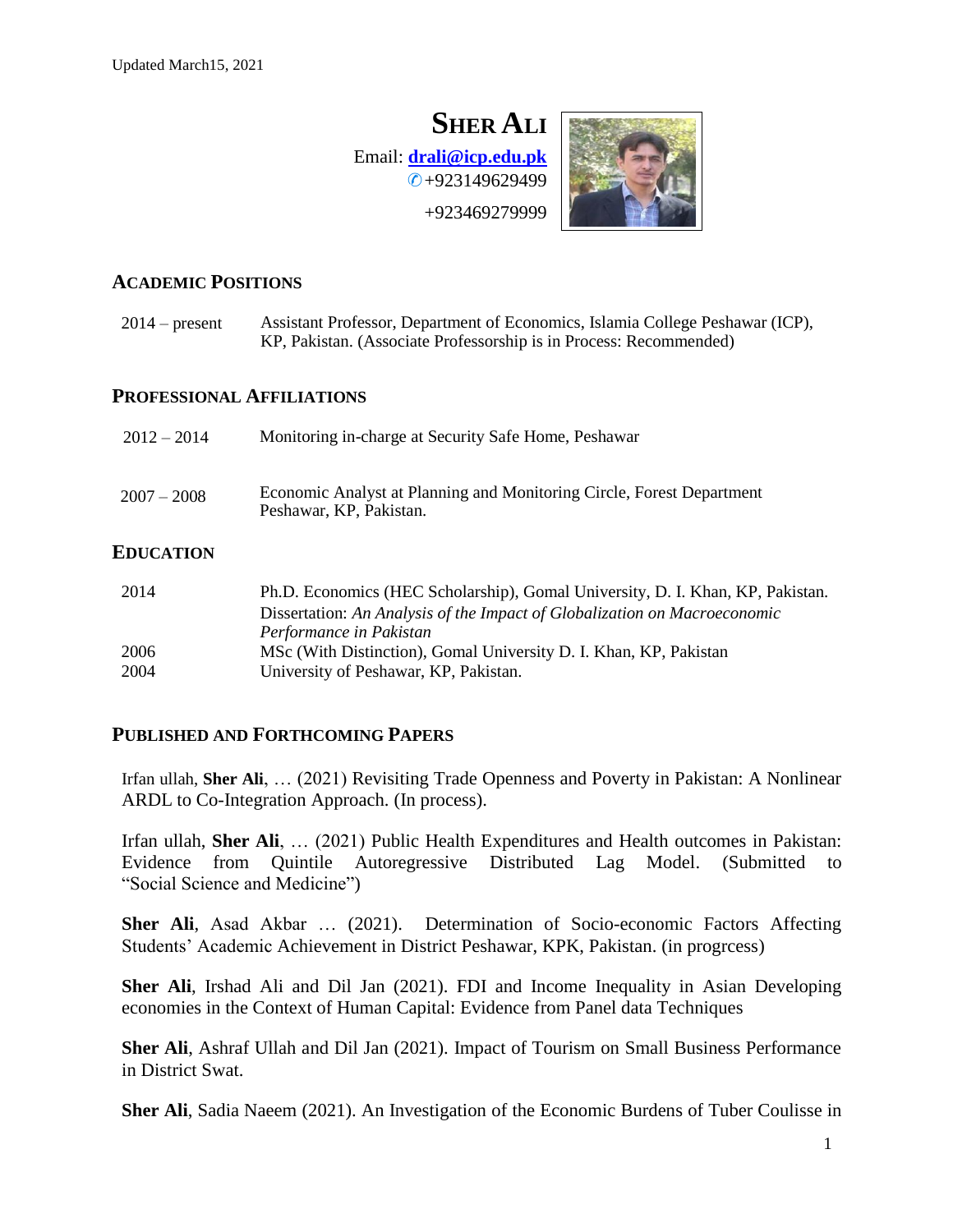District Peshawar, KPK.

Shabana Parveen, Bibi Aisha Sadiqa, Farrah Yasmin, **Sher Ali** (2021) Impact of Energy Consumption on Economic Growth, Foreign Direct Investment and Environmental Degradation: Evidence from Pakistan. Review of Applied Management and Social Sciences (RAMSS) Vol. 4, (1) 2021, 13-25.

Shabana Parveen, Bibi Aisha Sadiqa, **Sher Ali**, Farrah Yasmin (2021) Impact of Private Investment, Economic Growth and Financial Development on Environmental Degradation: Evidence from Pakistan. Review of Economics and Development Studies, Vol. 7 (1) 2021, 13- 24.

Fazle Wahid, Hamid Ullah, **Sher Ali**… (2021). The Determinants and Forecasting of Electricity Consumption in Pakistan. International Journal of Energy Economics and Policy Volume 11, Issue 1.

**Sher Ali**, Sajjad Ali, Shabana Parveen and Bibi Aisha Sadiqa (2020). Impact of Farmland Conversion on Agricultural Production of Tehsil Takht Bhai, Khyber Pakhtunkhwa, Pakistan (1985-2015). *Pakistan Social Sciences Review September*, Vol. 4(III), 555-573.

**Sher Ali**, Bibi Aisha Sadiqa, Sajjad Ali and Shabana Parveen (2020). Impact of poverty and Population inncrease on environmental Degradation: a comparative study of Pakistan and India. *Review of Applied Management and Social Sciences* (RAMSS) Vol. 3, (2) 2020, 169-176.

Shabana Parveen, Sohail Farooq, Bibi Aisha Sadiqa and **Sher Ali** (2020), Urbanization, Industrialization, Economic Growth, Energy Consumption and Environment: Evidence from Four Highly Populated Asian Countries. *International Review of Management and Business Research*, Volume 9(2), 222-231. (Corresponding Author).

Maria Saddiqa, Shabana Parveen, **Sher Ali** and Waqas Ahmed (2020). Determinants of Terrorism and Its Impact on Economic Growth: A Panel Study of South Asian Region. Review of economics and Development studies. Volume 6, issue 2, Pp- 513-523 (Corresponding Author).

Irfan Ullah, [Qian Xuefeng,](https://www.worldscientific.com/doi/abs/10.1142/S0217590820500058) Muhammad haroon Shah, Alam Rehman, **Sher Ali** (2020), Forecasting Wages Inequality in Response of Trade Openness in Pakistan: An Artificial Neural Network Approach. July 2020. Singapore Economic Review. DOI: 10.1142/S0217590820500058

Fazal Hadi , Zahoor ul Haq, Javid Iqbal and **Sher Ali.** (2019). An Analysis of the Tariff and Non-Tariff Barrier on Global Cotton seed Oil Trade. Review of Economics and Development Studies. Volume 5 issue 4, pp 799-808.

**Sher Ali**, Saeed Ullah and Dil Jan (2019). Factors Affecting Customer Fidelity in Banking Sector of District Peshawar. ISSRA Papers Volume-XI, Issue-II, 2019, 71-84.

Irfan Ullah, **Sher Ali**….(2019). Linkages Between Trade, Carbon Dioxide Emissions and Healthcare Spending in China. International Journal of Environmental Research and Public Health 2019, *16*(21), 4298.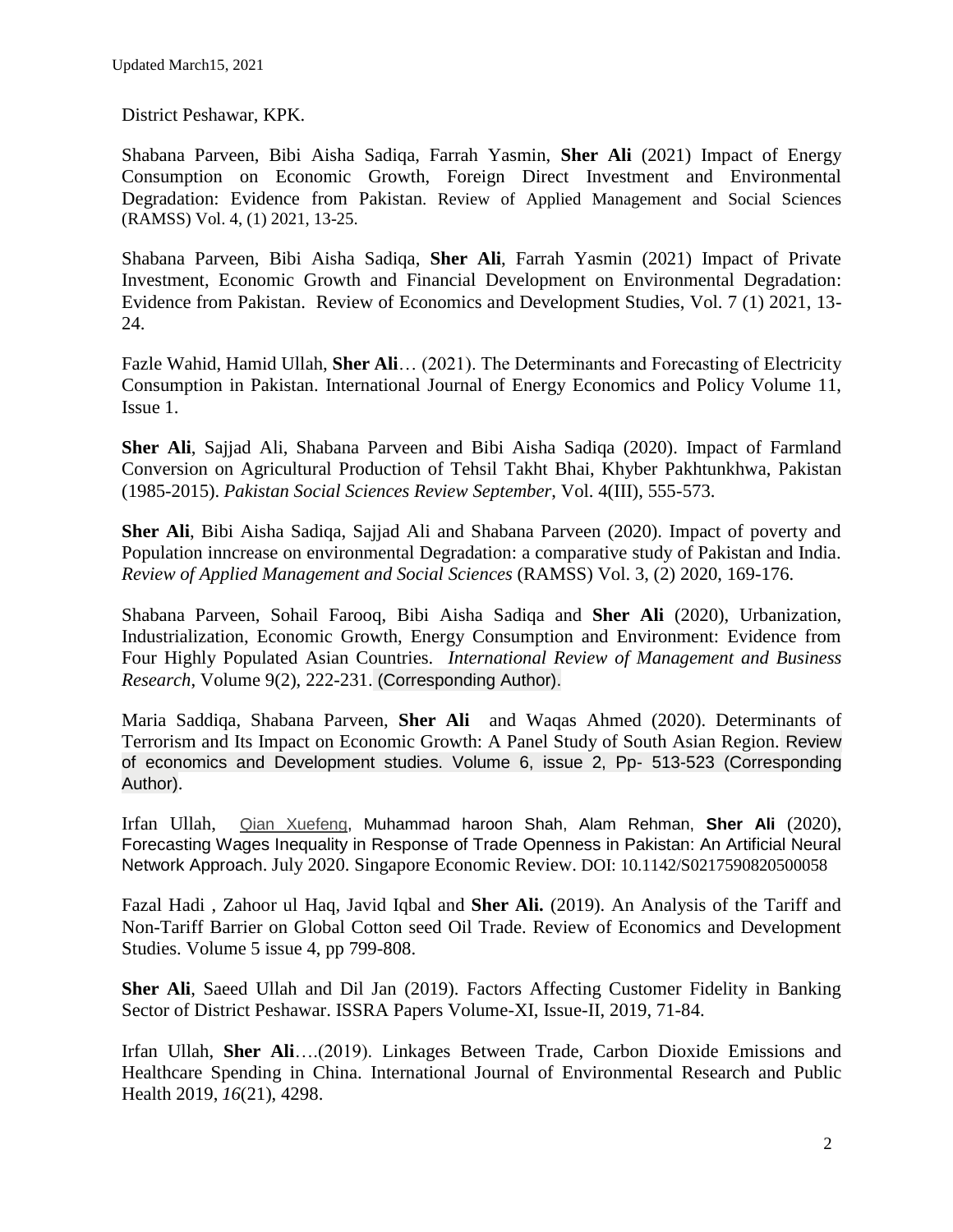**Sher Ali**, Saleem Khan and Saima Urooge (2019). Workers' Remittances and Economic Growth: Evidence From South Asian Countries Using Panel ARDL. Journal of the Research Society of Pakistan, Volume-5 6, Issue No. 2 (J u l y – December, 2019).

Saleem Khan, **Sher Ali** and Muhammad Abdul Kamal (2020). Trade Liberalization Effects on Import Demand: The Pakistan Experience Using Bilateral Trade Data. South Asian journal of Management Sciences, Volume 14, issue 1, PP 27-44. 2020.

Sajjad Ali., Atta ur Rahman and **Sher Ali**. (2019). Impact of built environment on land use of rapidly growing Tehsil Takht Bhai, District Mardan. Sarhad Journal of Agriculture, 35(3): 966-975.

**Sher Ali**, Maaz Ahmad and Dil Jan (2019). An Empirical Investigation of Elrich Commoner Environmental Impact in Pakistan. **Pakistan Business Review,** Vol 21, Issue 3, July Issue).

M. Shabir Jan, **Sher Ali**, and Abid Ali (2019). Does Corruption Affect Foreign Direct Investment: Evidence From East Asian Countries? Review of Economics and Development Studies, 5 (3), 479-486.

**Sher Ali**, Aysha Bibi, Abid Ali, Maaz Ahmad, Fazal e Wahid and Abid Ali (2019). Impact of work-family conflict on working performance of females in health sector of district Peshawar. Paradigms, 13(1), 98-103.

Khair Ullah Jan, **Sher Ali**, Abid Ali and M. Shabir Jan(2019). Consumer Satisfaction from Private Transport Sector in District Peshawar, Khyber Pakhtunkhwa. *Review of Economic and Development Studies*, Volume-5, Issue-3, PP **405-412.**

**Sher Ali**, Saleem Khan and Abid Ali (2019). Impact of Globalization on Inflation in Selected South Asian Countries: Empirical Evidence from Panel Techniques. Global Social Sciences Review (GSSR) Vol. IV, No. II, PP 339 – 351.

Saleem Khan, **Sher Ali** and Saima Urooge (2019). The Analysis of Regional Bilateral Trade between Pakistan and Central Asian Republics. Pakistan Journal of Applied Economics June 2019.

**Sher Ali**, Dil Jan, Fazal e wahid and Maaz Ahmad (2019), Socio – Economic Factors Affecting Foreign Direct Investment in Pakistan. CITY UNIVERSITY RESEARCH JOURNAL Vol (9), No. (2).

Amjad Ali, **Sher Ali and** Zalakat Khan Malik (2019). Globalization and Macroeconomic Instability: Evidence from Unemployment in Pakistan. *Review of Economic and Development Studies*, Volume-5, Issue-2, PP 405-412**.**

**Sher Ali**, Fazle Wahid and Abid Ali (2019). Globalization and Macroeconomic-Instability: Analysis for Selected South Asian Countries Using Panel Data Techniques. *Journal of the Research Society of Pakistan*. Volume No. 56, Issue No. 1. PP. 61-72.

**Sher Ali**, Fazle Wahid and Abid Ali (2019). Role of Energy in Economic Growth of Pakistan. Global Social Sciences Review (GSSR) Vol. IV, No. II (Spring 2019), PP. 221-230.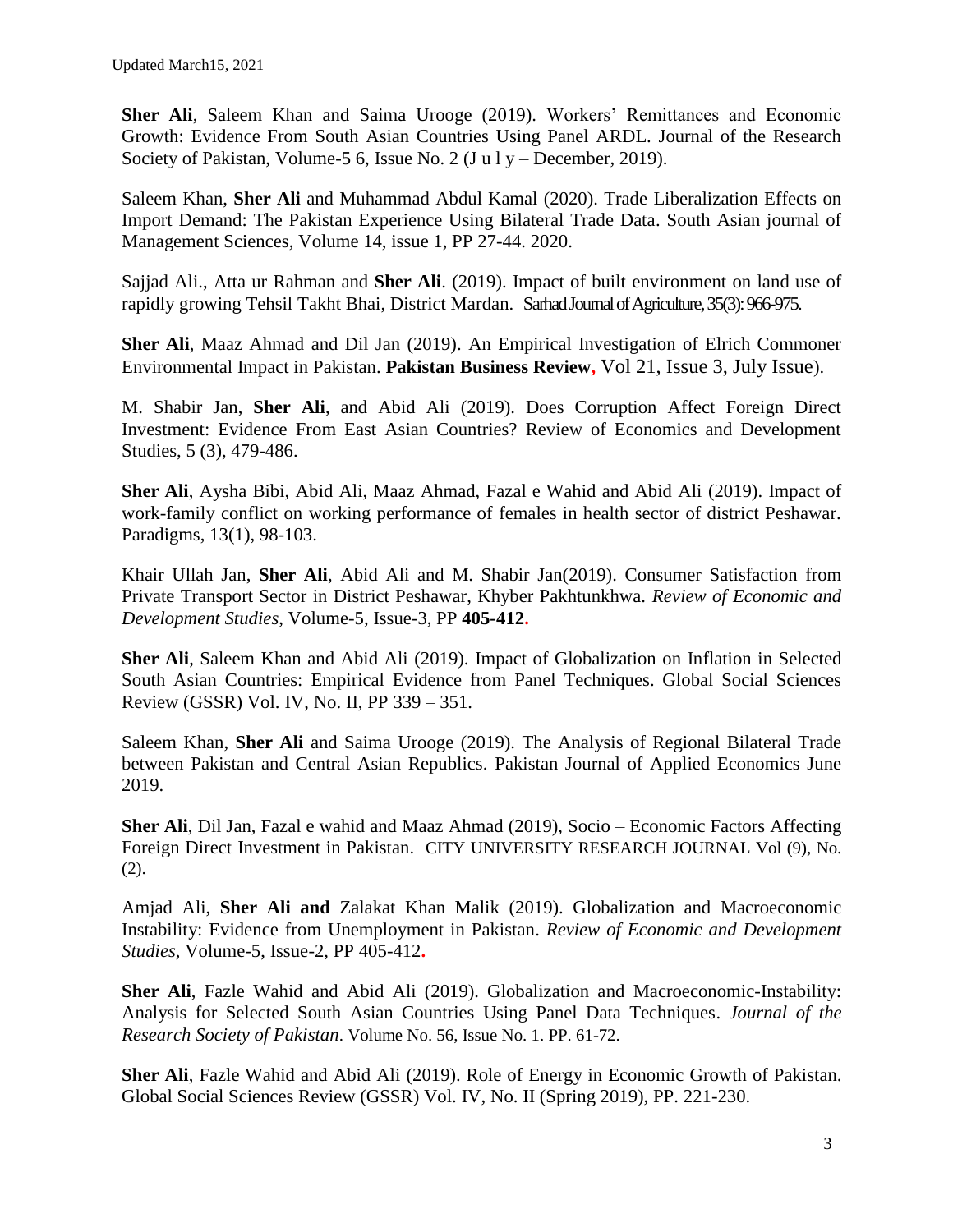Zia Ur Rahman, Saleem Khan and **Sher Ali** (2018), Nexus Between Human Capital and Economic Growth: Evidence From Growth Model In Pakistan. Pakistan *Journal of Humanities & Social Science Research*. Volume No. 01, Issue No. 01.

M. Shabir Jan and **Sher Ali** (2017). The Impact of Corruption on Foreign Direct Investment in South Asian Countries. *Journal of Managerial Sciences*, Vol. 11. No 3, pp. 71-84.

Fazale Wahid, Naeem ur Rahman and **Sher Ali** (2017). The Forecasting of Coal consumption in Pakistan. *Frontier Women University Journal of Social Sciences*, ISSN: 2224-6069, Vol. 11. No 1, pp. 340-348.

Abdur Rauf and **Sher Ali** (2017), Fiscal Decentralization and Delivery of Public Services: Evidence from Education Sector in Pakistan. *Studies in Business and Economics*. Vol. 12, issue 1, pp.174-184. April, 2017.

Waqar un Nissa, Naeem ur Rahman and **Sher Ali (2016).** Trade, Growth and Poverty: A Case Study of South Asian Region. *Journal of Managerial Sciences*. Jul-Dec 2016, Vol. 10 Issue 2, pp.219-229. 11p.

Fazale Wahid, **Sher Ali** and Naeem ur Rahman Khattak (2016). The Determinants and Forecasting Of Coal Consumption in Pakistan. *Journal of Energy Technology and Policy*. ISSN: 2224-3232. Vol. 5. No 12, 2015. PP -55-61.

Fazale Wahid, Naeem ur Rahman and **Sher Ali** (2016). The Determinants and Forecasting of Electricity Supply in Pakistan. *Industrial Engineering Letters*, ISSN: 2224-6069, Vol. 6. No 1, 2016. PP-68-76.

**Sher Ali**, Mukamil Shah and Shahid Ali (2015): Globalization and Macroeconomic Stability in Pakistan. *Global Advanced Research Journal of Management and Business Studies* (ISSN: 2315-5086) Vol. 4(9) pp. 363-372, October, 2015 Available online [http://garj.org/garjmbs/index.htm.](http://garj.org/garjmbs/index.htm)

**Sher Ali**, Abdur Rauf and Amjad Ali (2015): The impact of Globalization on Real Exchange Rate in Pakistan. *Global Advanced Research Journal of Management and Business Studies* (ISSN: 2315-5086) Vol. 4(11) pp.411-419. Available online [http://garj.org/garjmbs/index.htm.](http://garj.org/garjmbs/index.htm)

**Sher Ali,** Khair uz Zaman and Mahmood Shah (2013): The Impact of Globalization on Macroeconomic Performance in Pakistan (1980-2010). *International Journals of Marketing and Technology (IJMT)* ISSN: 2249-1058. Volume 3, Issue 4 (April 2013) pp 25-37.

**Sher Ali**, Khair uz Zaman and Mahmood Shah (2013): The impact of Globalization on Unemployment in Pakistan (1980-2010). *International Journal of Physical and Social Sciences* (IJPSS) ISSN: 2249-5894. Volume 3, Issue 4 (April 2013), pp 148-166.

**Sher Ali,** Amjad ali and Amjad Amin (2013): The Impact of Population Growth on Economic Development in Pakistan. *Middle East Journal of Scientific Research* 18(4): 483-493.2013 (ISSN 1990-9233).

# **TEACHING**